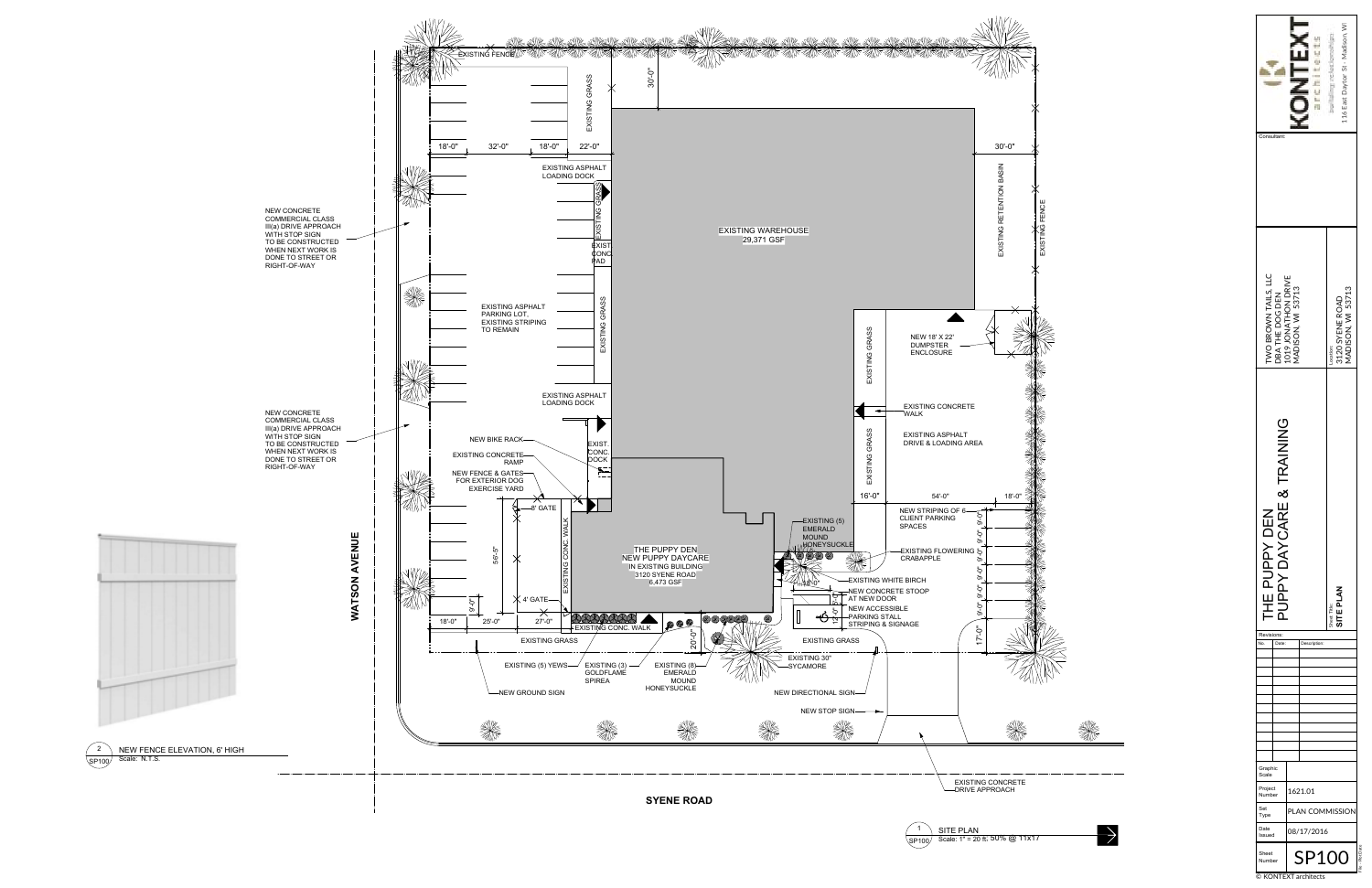| ultant:                                                                             | <b>DNTEX</b> |                                                   | 116 East Dayton St - Madison, WI |
|-------------------------------------------------------------------------------------|--------------|---------------------------------------------------|----------------------------------|
| TWO BROWN TAILS, LLC<br>DBA THE DOG DEN<br>1019 JONATHON DRIVE<br>MADISON, WI 53713 |              | MADISON, WI 53713<br>3120 SYENE ROAD<br>Location: |                                  |
| <b>LE &amp; TRAINING</b><br>DAYCAR<br>$\overline{D}$<br>UPPY<br>ć<br>ī<br>L<br>뿌    |              | <b>JOR PLA</b><br>Sheet Title:                    |                                  |
| Revisions:<br>No.<br>Date:<br>Description:                                          |              |                                                   |                                  |
|                                                                                     |              |                                                   |                                  |
|                                                                                     |              |                                                   |                                  |
|                                                                                     |              |                                                   |                                  |
| Graphic<br>Scale<br>Project                                                         | 1621.01      |                                                   |                                  |
| Number<br>Set                                                                       |              | PLAN COMMISSION                                   |                                  |
|                                                                                     |              |                                                   |                                  |
| Type<br>Date<br>Issued                                                              |              | 08/17/2016                                        |                                  |

© KONTEXT architects

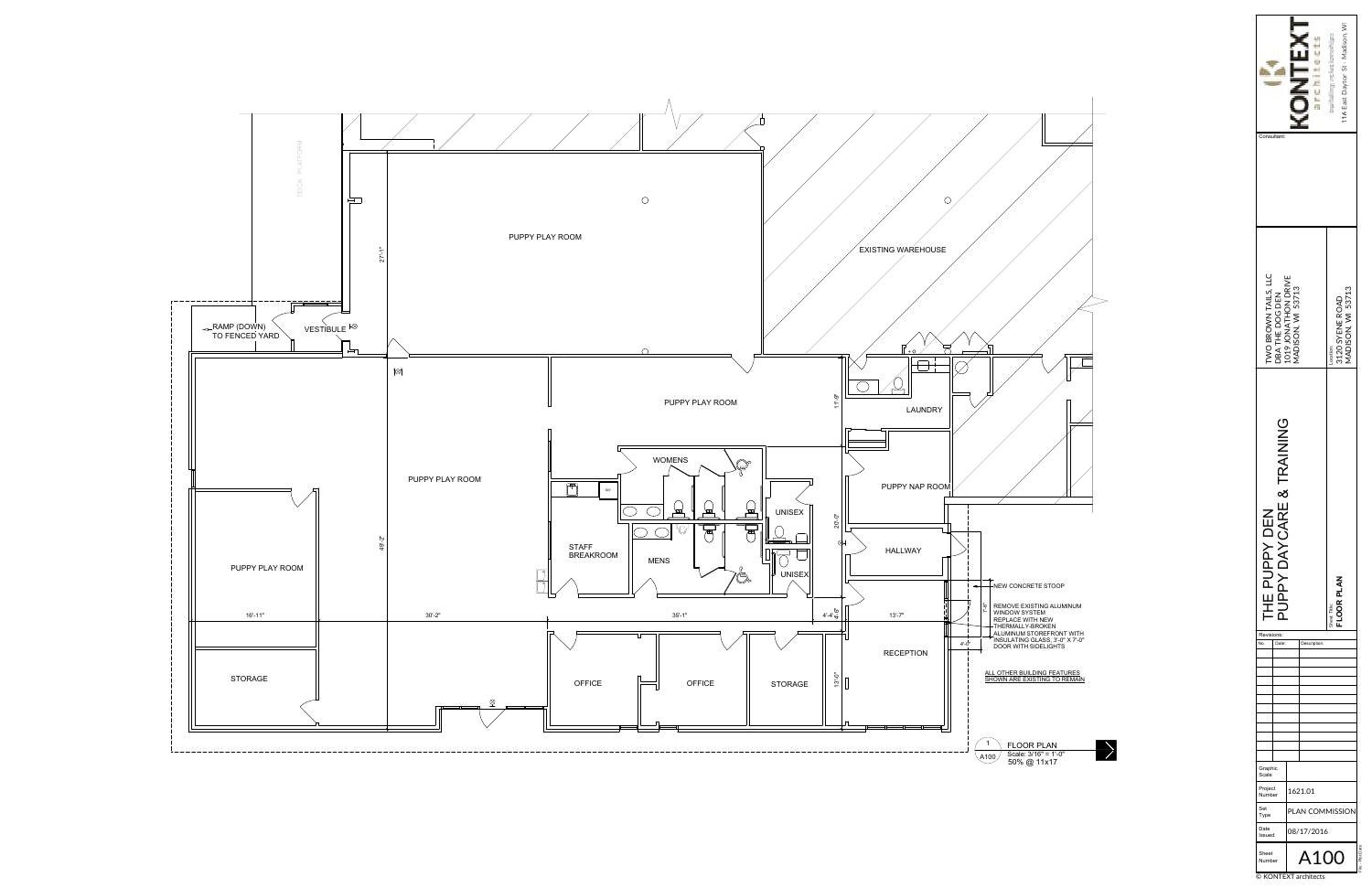



© KONTEXT architects













4 \& NORTH DOOR ALTERATIONS CLOSEUP<br><sub>200</sub> Not to Scale

A200



NEW CONCRETE STOOP



NEW CLEAR ANODIZED ALUMINUM DOOR AND SIDELIGHTS

EXISTING BRICK TO REMAIN

EXISTING PAINTED METAL PANEL TO REMAIN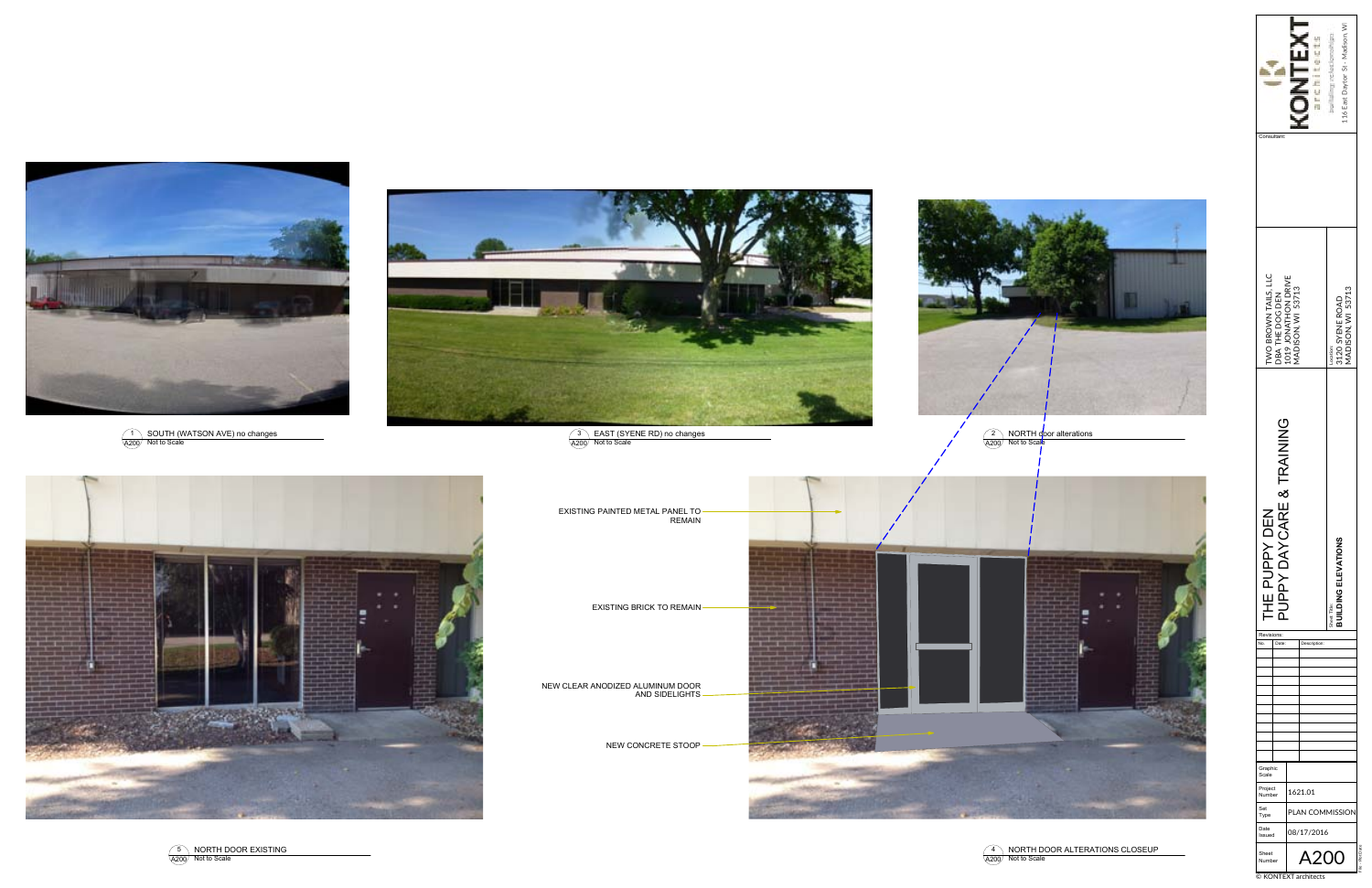# **Standard Operating Procedures for The Puppy Den**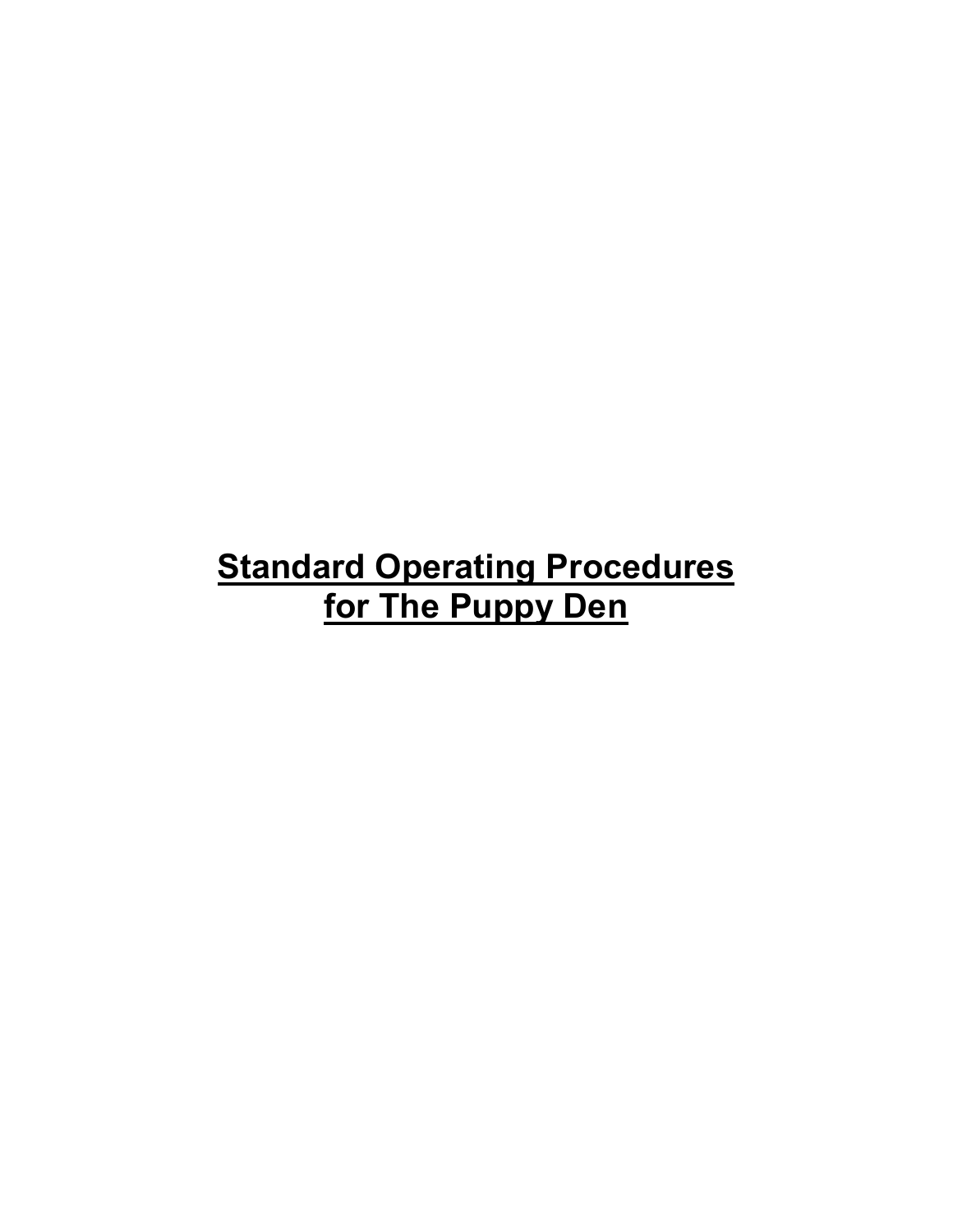# **Enrollment Process for Dogs Attending The Puppy Den**

# **Daycare**

Screening the dogs that plan to attend daycare at The Puppy Den is vital to the safety of the current daycare dogs and to the staff members. Because the dogs will be interacting with one another in an off-leash setting, they must be highly social towards other dogs and humans, healthy, and current on vaccines. Each dog in attendance is assessed on his or her first day of daycare through the following process:

- Processing of an enrollment form, which includes basic owner and dog information, two separate liability waivers, and a copy of veterinarian certified vaccination records. Enrollment forms are reviewed for potential problems such as any dog that does not get along well with other dogs (or specific breeds, ages, sizes of dogs), adult dogs that have never been in an off-leash setting with unfamiliar dogs, dogs with noise sensitivities, dogs that guard items, dogs that cannot be handled or are fearful of strangers, or dogs that show strong prey drive.
	- o Vaccinations required for attendance at daycare:

-DHLPP/DHPP/DA2PP (Distemper Combo) -Bordetella/Kennel Cough vaccine -Rabies vaccine (when age permits) -Negative fecal sample

- Safety of the dogs and the staff members conducting the evaluation is important. Staff members experienced in reading and understanding dog behavior complete all new dog interactions. New dogs are required to be brought to daycare by 7:00am. When introducing a new dog, all other dogs are removed from the play area and the new dog is brought in and allowed to investigate. One at a time, other dogs are brought in and introduced to the new dog. The first several dogs introduced are low-key, wellmannered, non-reactive dogs and are preferably the opposite sex.
- Dogs attending daycare will be placed in suitable playgroups. Determination of playgroups is based on size, age, and temperament.
- Often, a dog needs a day or more to entirely adjust to a daycare environment, so staff members continue to observe the new dog throughout the routine of a normal day at daycare. Owners are informed at the end of the first day of how their dog behaved. It is also explained that we will continue to inform them of their dog's performance as they continue to attend daycare – making special note of any behavioral concerns that might require additional training/attention.

# Reservations for Daycare

Owners are required to make reservations to attend The Puppy Den daycare and it is recommended for them to call at least 24-hours in advance. Taking reservations for each day provides more control for staff scheduling and maintains the appropriate dog/staff ratio (a maximum of 20 dogs per staff member).

# Dismissing Dogs from Daycare

The monitoring and assessment of a dog does not end once he or she is accepted into daycare. Because dog behavior is not static, variations in behavior may be seen based on the time of day, level of activity, temperature/weather, particular dogs within the group, changes in the staff members, age, etc. Dogs are continuously monitored and reassessed for their ability to continue coming to daycare.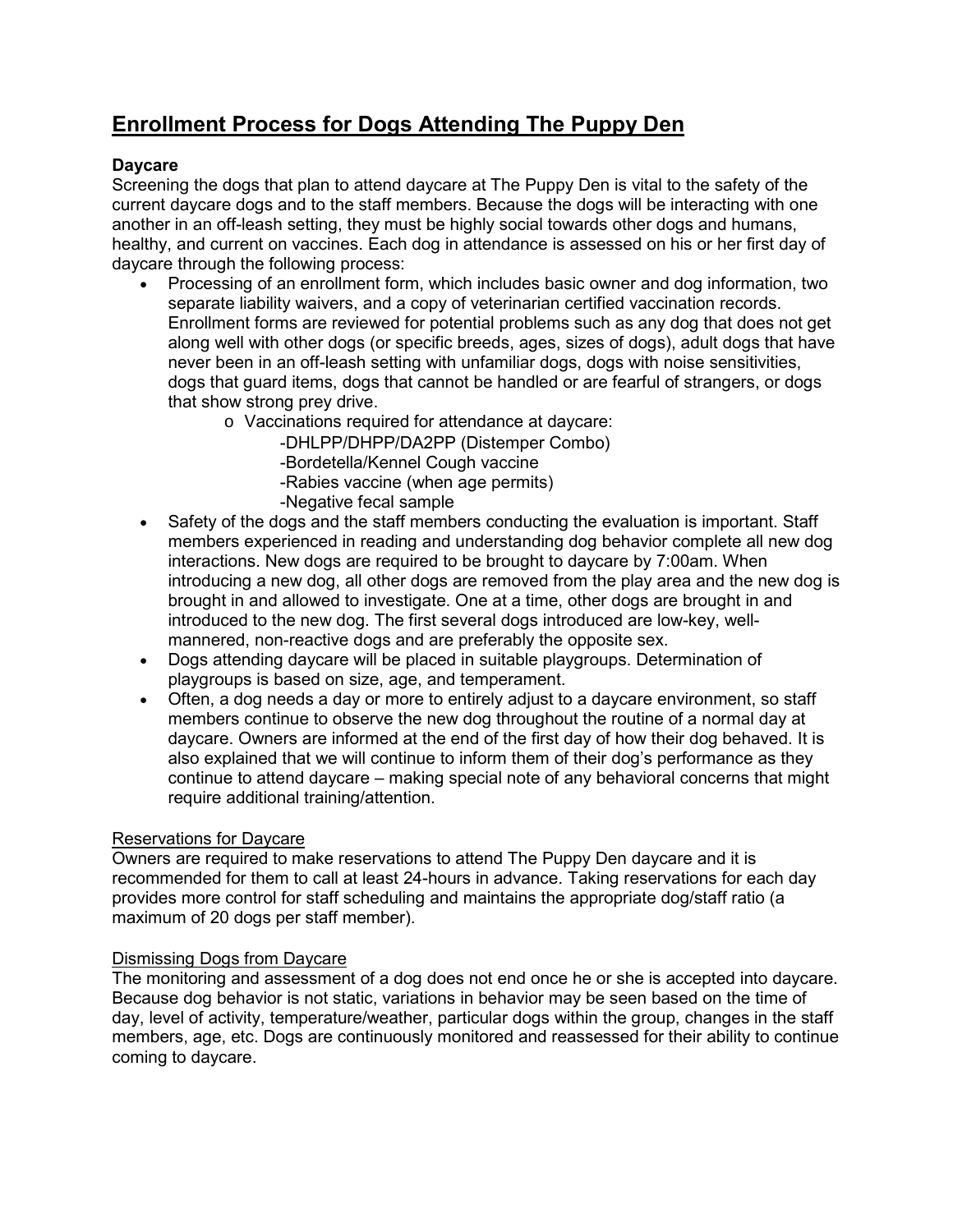Undesirable behaviors, such as bullying, playing too roughly, mounting, high arousal, and excessive barking are monitored closely at The Puppy Den and are grounds for dismissal from daycare if they cannot be improved through behavior modification training.

The Puppy Den has a zero tolerance policy for any behaviors that result in blood loss from another dog or human. Any dog that causes harm to another dog or human is immediately dismissed from daycare.

# **Group Training Classes**

Each group training class has specific requirements (age, skill level, sociability, etc.) in order for a dog to attend the class. If these requirements are not met, then the dog is transferred to another group training class or into a private behavior consult. Each dog is assessed through the following enrollment process:

- Processing of an enrollment form, which includes basic owner and dog information, a liability waiver, and a copy of veterinarian certified vaccination records. Also on this enrollment form are the owner's goals for the class. Enrollment forms are reviewed for potential problems such as a dog that shows reactivity to other dogs or people, age limits for specific classes, or a dog that shows a high level of fearfulness towards dogs or people.
	- o Vaccinations required for attendance at group training class:
		- -DHLPP/DHPP/DA2PP (Distemper Combo)
		- -Rabies vaccine (when age permits)
		- -Negative fecal sample
	- $\circ$  Vaccinations highly recommended for attendance at group training class:
		- -Bordetella/Kennel Cough Vaccine
- On the first day of class, the Training Coordinator and instructor of the class observe the dogs to verify that they are appropriate for the class. If a dog is not a suitable fit for the class (because of any of the reasons listed above), the dog is transferred to a different group class or a private behavior consult.

#### Reservations for Group Training Classes

Registration is required prior to the start of the group training class. Each group training class has a specific and limited amount of spaces available. Each group training class is led by at least two staff members that have undergone class-specific training.

# **Puppy Social Hour**

Puppy Social Hours are limited to dogs under the age of 6-months that have been approved by staff members. Puppy Social Hour is different from the daycare service in that the owners of each puppy stay to supervise and learn about appropriate dog play from The Puppy Den staff member. Because the dogs will be interacting with one another and with people in an off-leash setting, they must be highly social towards other dogs and people, healthy, and current on vaccines. Each dog is assessed through the following enrollment process:

 $\Box$  Processing of an enrollment form, which includes basic owner and dog information, a liability waiver, and a copy of veterinarian certified vaccination records.

o Vaccinations required for attendance at puppy playgroups:

-DHLPP/DHPP/DA2PP (Distemper Combo)

-Bordetella/Kennel Cough Vaccine

-Rabies vaccine (when age permits)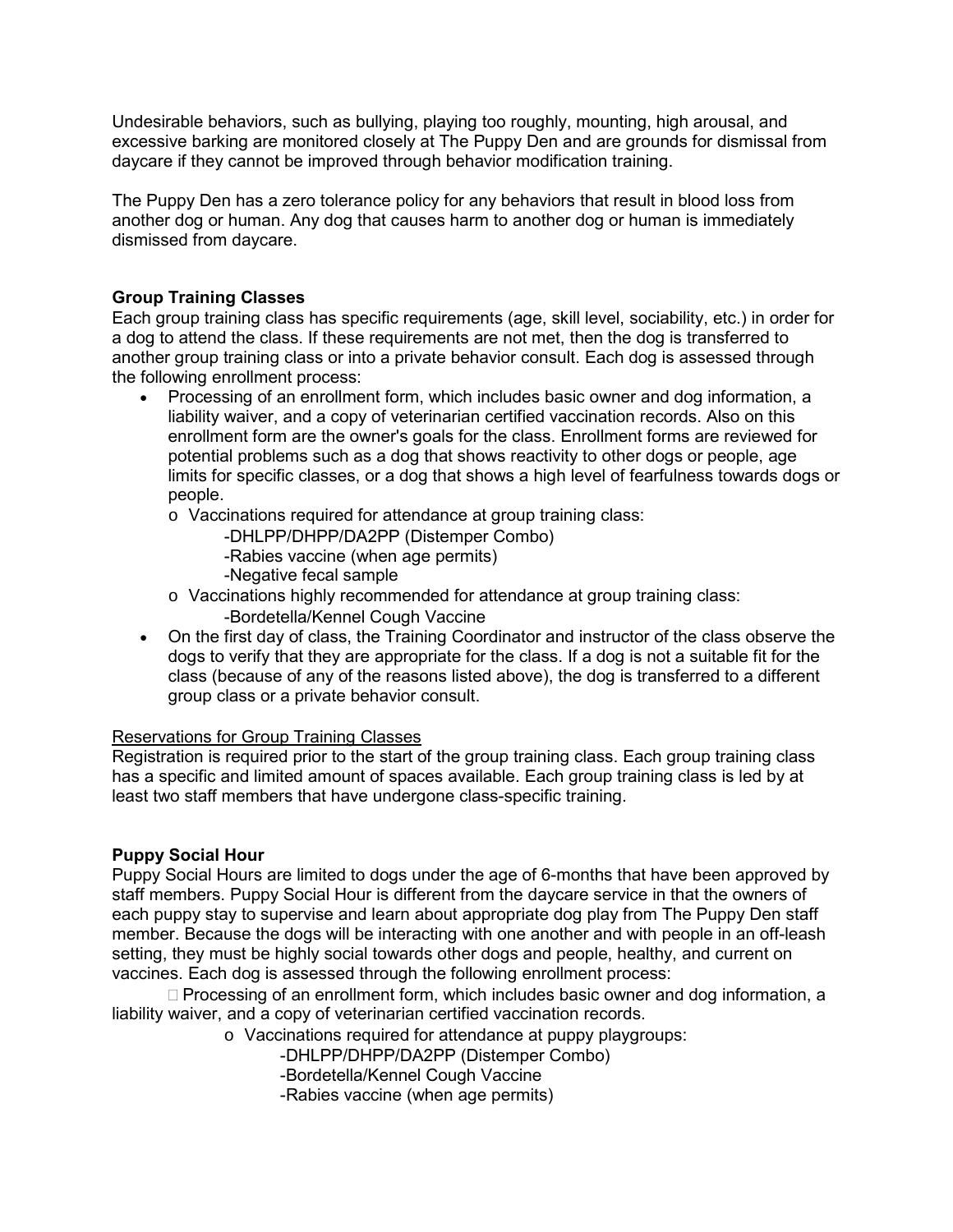#### -Negative fecal sample

- Puppies attending Puppy Social Hour will be placed in suitable playgroups. Determination of playgroups is based on size, age, and temperament.
- Puppies will be observed and monitored throughout their first playgroup to assess whether or not they are suitable to continue at Puppy Social Hour.

#### Reservations for Puppy Social Hour

Reservations are not required, but are encouraged, for Puppy Social Hour due to smaller average attendance numbers in comparison to daycare.

#### Dismissing Dogs from Puppy Social Hour

The monitoring and assessment of a dog does not end once he or she is accepted into Puppy Social Hour. Because dog behavior is not static, variations in behavior may be seen based on the level of activity, temperature/weather, particular dogs within the group, age, etc. Puppies are continuously monitored and reassessed for their ability to continue coming to Puppy Social Hour.

Undesirable behaviors, such as bullying, playing too roughly, mounting, high arousal, and excessive barking are monitored closely at The Puppy Den and are grounds for dismissal from Puppy Social Hour if they cannot be improved through behavior modification training.

The Puppy Den has a zero tolerance policy for any behaviors that result in blood loss from another dog or human. Any dog that causes harm to another dog or human is immediately dismissed from Puppy Social Hour.

#### **Behavior Consults + Private Lessons**

Behavior Consults + Private Lessons are scheduled by the Training Coordinator. Behavior Consults + Private Lessons are held either at The Puppy Den or in the client's home. Lessons are scheduled based on the availability of the qualified staff members. Each dog is assessed through the following enrollment process:

 $\Box$  Processing of an enrollment form, which includes basic owner and dog information, a liability waiver, and a copy of veterinarian certified vaccination records. Also on this enrollment form are the owner's goals for the class.

o Vaccinations required:

-DHLPP/DHPP/DA2PP (Distemper Combo) -Bordetella/Kennel Cough Vaccine -Rabies vaccine (when age permits) -Negative fecal sample

# **Keeping the Dogs Safely Contained**

#### **Daycare**

Items included in The Puppy Den's daycare procedure for keeping daycare dogs safely contained are: a double-gated area leading to the separate play groups, fencing high enough to confine dogs in their designated play group and play yard, timeout locations to calm down overly exuberant or stressed dogs, and two distinct indoor areas for separate play groups.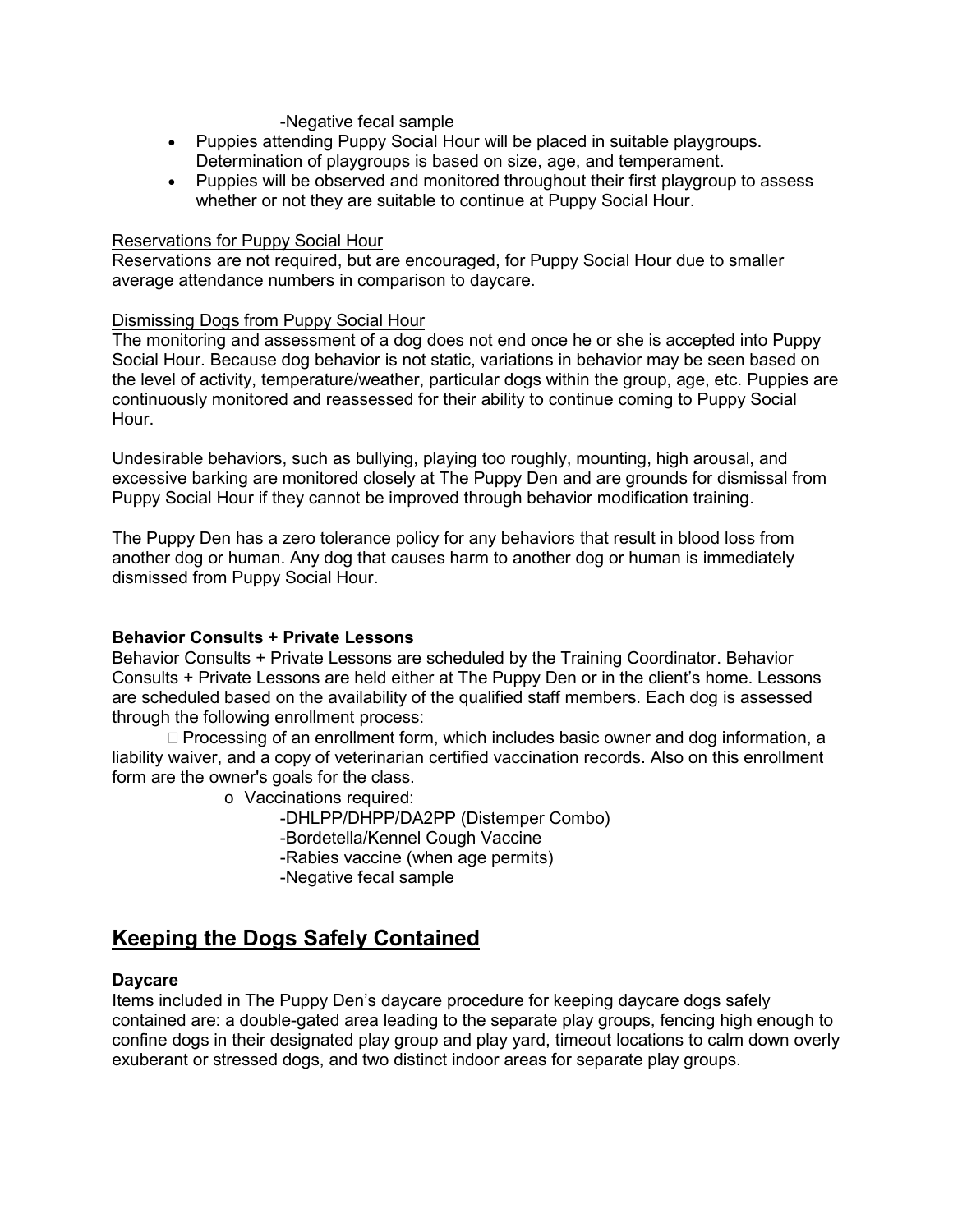#### Double-Gates

A double-gated containment area is used to prevent any dogs from escaping through a gate as it is opened. The first gate (separating the lobby from the daycare area) acts as a safety barrier while the individual playgroup gates confine the dogs in their designated playgroup area. Additional double-gates are used throughout the building to prevent dogs from being able to access additional rooms or spaces (designated for daycare play area) or to outdoor play area without the supervision of a staff member.

When dogs arrive at daycare in the morning, owners bring the dog, on-leash, to the reception area. From here, a staff member will lead the dog, on-leash, to their appropriate playgroup before removing their collar and leash.

#### Fencing

Indoor – Fencing used within the daycare area is placed to separate the daycare area from the lobby, to separate each of the two play groups, and to provide a walkway for staff members and dogs between the play groups and leading to the fenced-in outdoor play yards. There is one main room that will be used for the daycare play area. This large room will contain two separate fenced-in play areas. The indoor fencing is a height of 4-feet, is sturdy enough to withstand the strength of large dogs, and is secured on the bottom to prevent dogs from crawling underneath. The indoor fencing also provides a visual barrier between the playgroups to decrease excessive barking between groups.

Outdoor – Fencing for the outdoor play yards will be used to contain the dogs within one outdoor play group. The outdoor fencing is a white finished, solid vinyl fence at a height of 6 feet. The fencing is being built to withstand the strength of large dogs and is secured on the bottom to prevent dogs from crawling underneath.

#### Timeout Areas

Crates, dog runs, and wall hooks are placed around each of the playgroups to provide timeout areas for dogs throughout the day. These areas are easily accessible from different locations within the play area. Time out areas are provided in each playgroup to accommodate at least 10 percent of the dogs at any one time.

### Staff Members

Close supervision of the dogs is required. For this reason, at least one employee must always be physically located anywhere that off-leash dogs are able to interact with one another. The primary job of the staff is to monitor the dogs and to prevent any dangerous interactions from occurring.

# **Group Training Classes**

All group training classes are held within The Puppy Den's indoor daycare space or the fencedin outdoor play yard with the same safety precautions used during daycare hours. Group training classes will be held on leash with the dogs on a 4-6 foot leashes, or off leash, depending on the class.

#### Staff Members

For classes that have five or more registrants, two qualified staff members will be present to lead the class.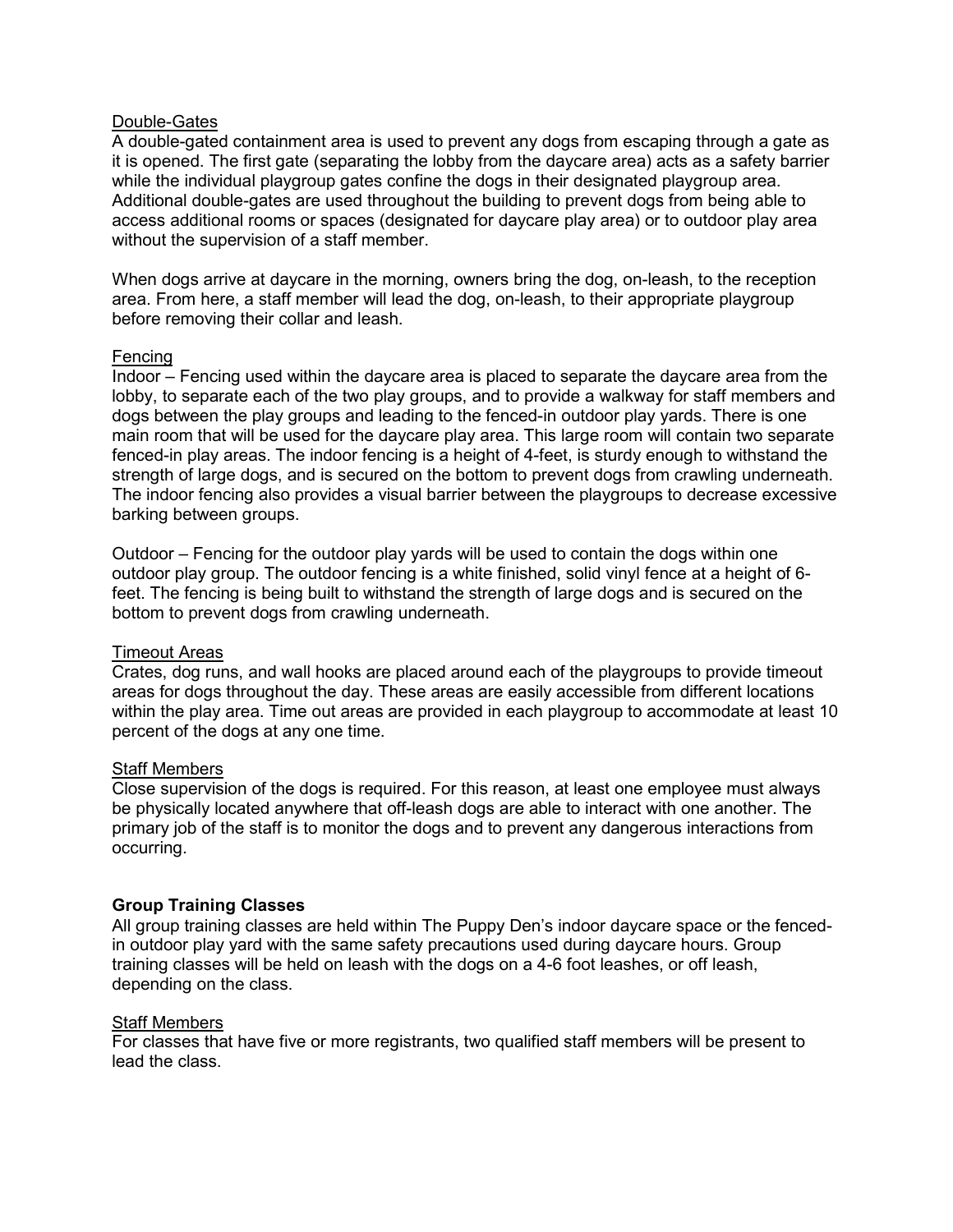### **Puppy Social Hour**

All Puppy Social Hours are held within The Puppy Den's indoor daycare space or the fenced-in outdoor play yards with the same safety precautions used during daycare hours.

#### Staff Members

A minimum of two staff members are scheduled and present in the play areas during the Puppy Social Hours.

### **Behavior Consults + Private Lessons**

All behavior consults + private lessons are held within The Puppy Den's training room, indoor daycare space, the fenced-in outdoor play yard, or the owner's home. The Puppy Den's training room is a closed room with two doors. When private lessons are held in The Puppy Den, dogs will remain on leash and contained within the designated room.

#### Staff Members

A minimum of one qualified staff member will always be in the room with a dog that is receiving a behavior consult or private lesson.

# **Behavior Control at Daycare**

Top priority at The Puppy Den is to keep staff members and dogs safe while they are at daycare. For that reason, a number of different positive-reinforcement methods are used to keep the level of activity and the behaviors of the dogs under control.

### **Effective Control of the Pack**

The more activity in the play areas, the potential for dangerous interactions between the dogs increases. Staff members are trained to discourage horseplay, loud and high-pitched voices, and frantic activity. The staff is required to monitor the dogs' activity, but not create or encourage unruly play between the dogs. Staff interactions with the dogs should be calm and quiet.

# **Understanding Warning Signals**

Staff members are trained to watch for dogs that "bully" other dogs. Daycare is an environment where dogs can learn dangerous skills if they are allowed to continuously pick on other dogs. Some dogs do not understand their own language and will repeatedly act inappropriately to other dogs. These dogs are monitored and worked with closely and their owners are notified of their behavior and any additional training that is required. If no improvement is seen, these dogs may be subject to dismissal from daycare.

#### **New Dog Introductions**

Safety of the dogs and the staff members conducting the evaluation is important. Staff members experienced in reading and understanding dog behavior complete all new dog interactions. New dogs are required to be brought to daycare by 7:00am. When introducing a new dog, all other dogs are removed from the play area and the new dog is brought in and allowed to investigate. One at a time, other dogs are brought in and introduced to the new dog. The first several dogs introduced are low-key, well-mannered, non-reactive dogs and are preferably the opposite sex.

# **Handling Dog Fights**

Dogs are thoroughly screened for aggression before they are able to attend daycare at The Puppy Den. Staff are also highly trained on how to intervene and stop playing from becoming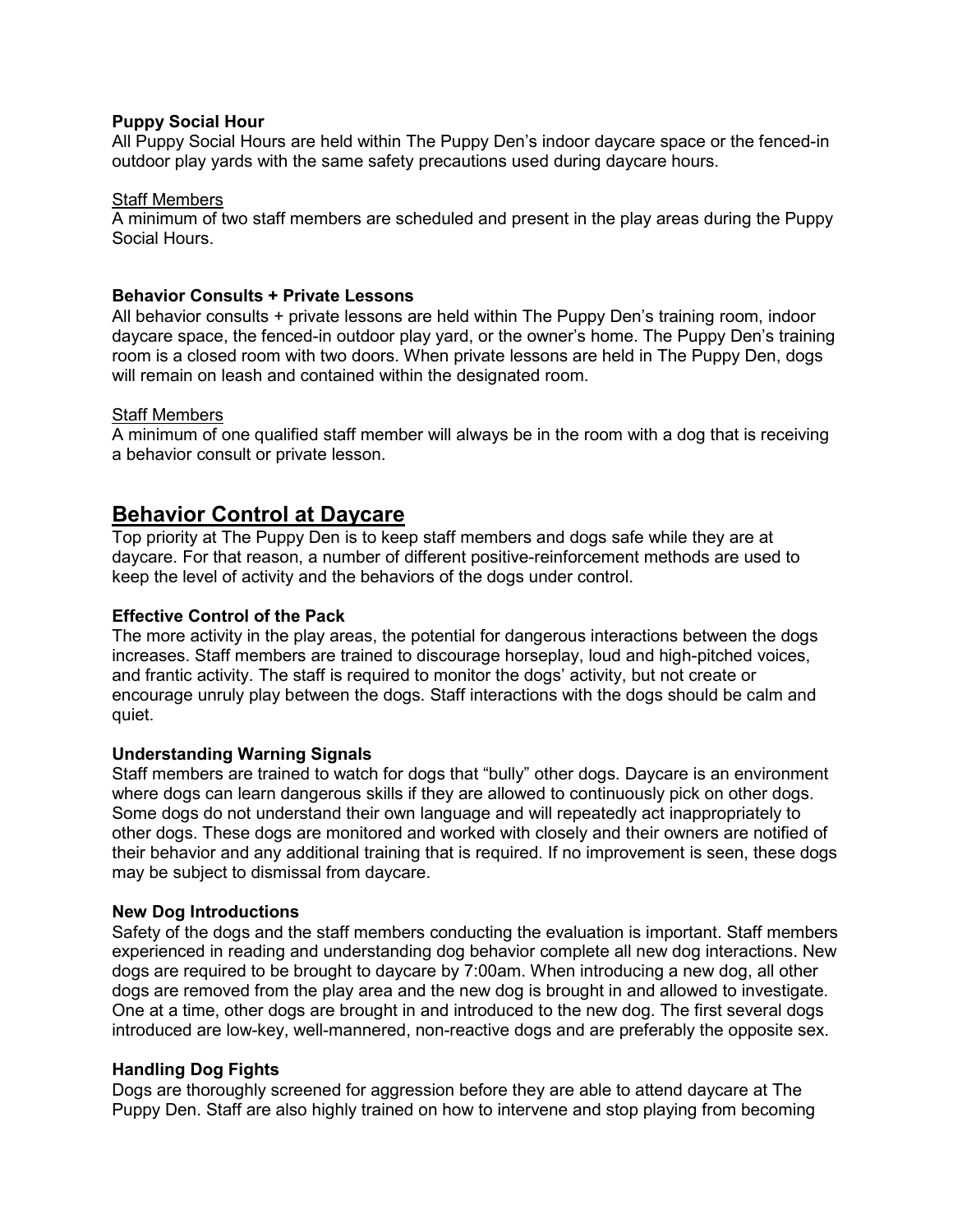dangerous and to recognize and interrupt concerning behaviors. Because of this process, dog fights are typically infrequent and non-eventful. Due to the nature of dogs in an off-leash setting, though, staff is properly trained on how to break up a dog fight while keeping themselves safe from harm.

Dog fights, as well as fence fights, require immediate attention. Options to stop fighting include: squirt bottle, throwing blankets over the dogs, Direct Stop, placing a large, firm barrier (like a cookie sheet) between the dogs, etc. Staff is trained on how to handle any dog fights or scuffles that may occur. In order to keep staff as safe as possible, they are trained to not grab a dog to stop a fight.

If a dog fight does occur, both dogs are dismissed from The Puppy Den daycare immediately.

# **Awareness of Dog Interactions**

The best way to keep the dogs and people safe is to be constantly aware of dog interactions. Close supervision will prevent most problems from occurring. For this reason, at least one employee will ALWAYS be in any area where dogs are able to interact off-leash. Our goal is to intercept any potential problems before they become a problem. Normal playing includes a great deal of play biting and wrestling between dogs. However, these games can sometimes escalate if not closely monitored. By getting to know the dogs and learning how they play, staff are able to identify which dogs should be watched more closely than others.

#### **Intact Dogs**

All dogs must be spayed or neutered by 6 months of age.

#### **Picking Up Dogs**

Staff members are taught to refrain from picking up dogs while they are in the daycare play area. Picking up dogs can cause other dogs to want to jump in the air and potentially nip at either the staff member or the dog being held.

#### **Handling and Moving Dogs**

Slip leashes are used to safely move dogs from one area of the building (or play area) to another. If a dog is uncomfortable having their paws, mouth, scruff area, ears handled or being gently restrained by a staff member, owners are spoken to about the need for additional private one-on-one training with an experienced staff member.

#### **Crowding**

The potential for dangerous interactions to occur increases when dogs crowd around people or into a tight space. To prevent crowding from occurring, staff members are instructed to constantly move around the play floor, avoid petting/giving attention to a specific dog for more than a few seconds, avoid sitting on the floor, and keep dogs away from gates and doorways.

#### **Food/Feeding**

Food, of any kind, is prohibited from being loose on the play floor during daycare hours. If an owner brings food for their dog, it is placed in a bin with the dog's name on it, kept in the checkin area, and only given to the dog when they are securely placed in a crate, away from other dogs.

All dogs are fed separately in crates or kennel runs. All food must be completely cleaned up before releasing dogs back into the play area.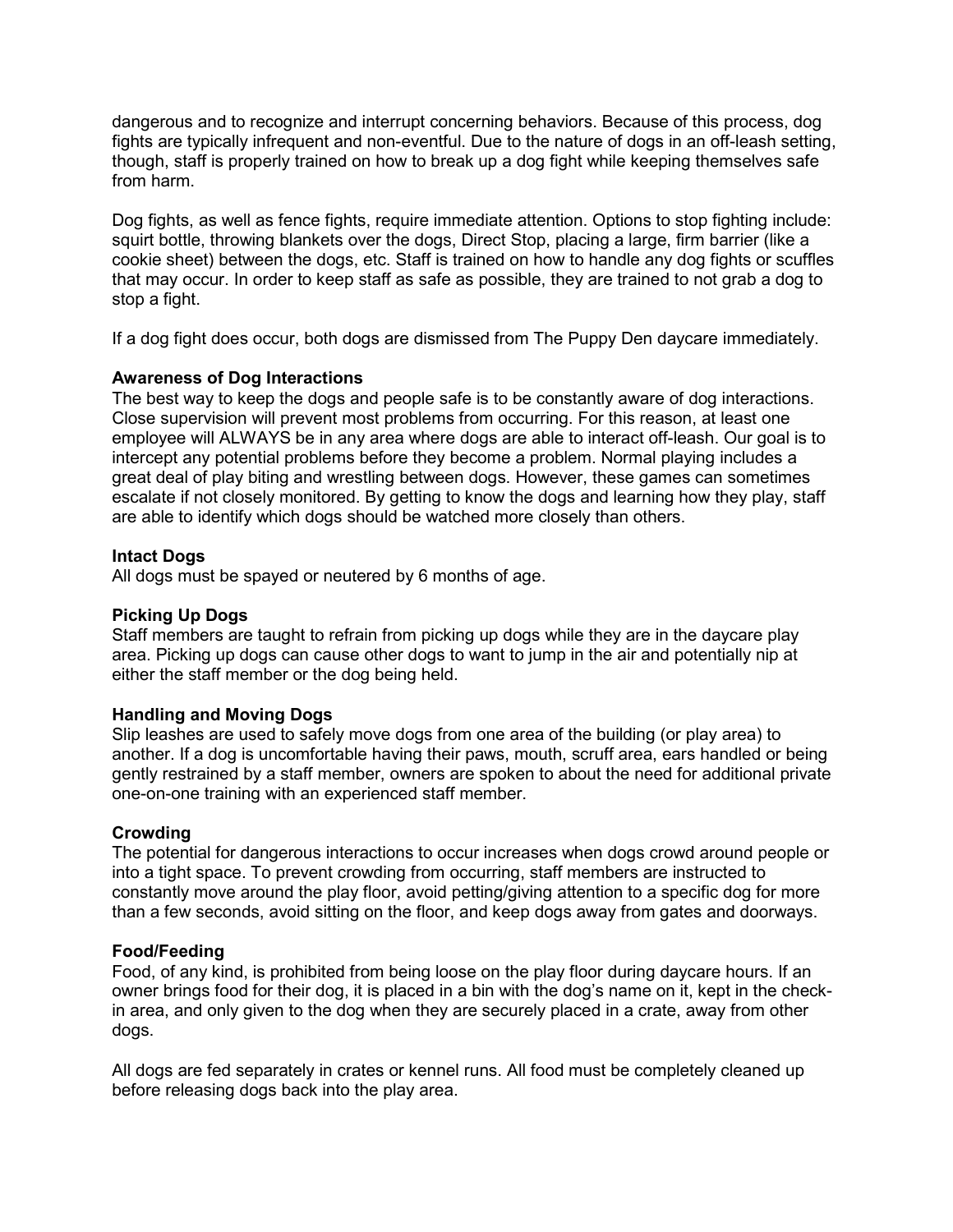Staff members are trained on how to properly remove a food bowl from a dog's crate to avoid any contact with the dog. If a dog shows resource guarding behavior toward another dog or toward a staff member, owners are spoken to about the need for additional private one-on-one training with an experienced staff member.

# **Crating**

Wire crates are used to provide a resting place for tired dogs or a timeout place for overaroused dogs. Enough crates are provided in each playgroup to accommodate at least 10 percent of the dogs at any one time.

#### **Entry/Exit Times**

Dogs are more likely to crowd gates and doorways during the times that dogs are entering/exiting daycare. Dogs that get too aroused during these times will be placed in crates on the play floor for the safety of the staff and other dogs.

#### **Collars**

Collars are removed during daycare hours to prevent dogs' teeth and jaws from getting caught during play or getting tangled in wire crates and fencing.

#### **Noise Control**

Dogs bark for a number of different reasons – during play, if they see strangers approaching the building/fences, out of fear, etc. All staff members are taught a variety of methods to prevent the dogs at daycare from barking excessively.

- The most common strategy used is to distract or redirect the barker from what is causing them to bark. This involves using a slip-leash to walk them away from the area, placing them in a crate, moving them to a different playgroup, calling them away, or using their body to visually block them.
- Training tools, such as the Gentle Leader  $\mathcal D$  or the Calming Band  $\mathcal D$ , are used on certain dogs to help them calm down and prevent them from barking out of excitement.
- Water squirt bottles can also be used to deter a dog from barking excessively.
- If a dog excessively barks despite efforts made by the staff to deter this behavior, the dog's ability to continue at daycare will be reviewed. Excessive barking is grounds for dismissal from daycare.

In addition, preventative measures are taken to limit the exposure that the dogs have to triggers that would cause them to bark:

- The outside play yard is positioned away from the customer parking area and entrance; therefore, the dogs are less likely to be exposed to the sight of customers walking past the yard.
- None of the play floors will have visual access to the parking lot.
- Each of the playgroups are separated with fencing that blocks visual access into the other groups and to the hallway between groups; therefore, the dogs will not be triggered by staff members or other dogs walking through the building.
- Dogs that are easily excited during the busier times in the day (when dogs are arriving/leaving) are placed in crates in quieter areas of the building.

# **Behavior Control at Puppy Social Hour**

The same preventative measures and corrective methods used in the daycare service are also used during the Puppy Social Hour.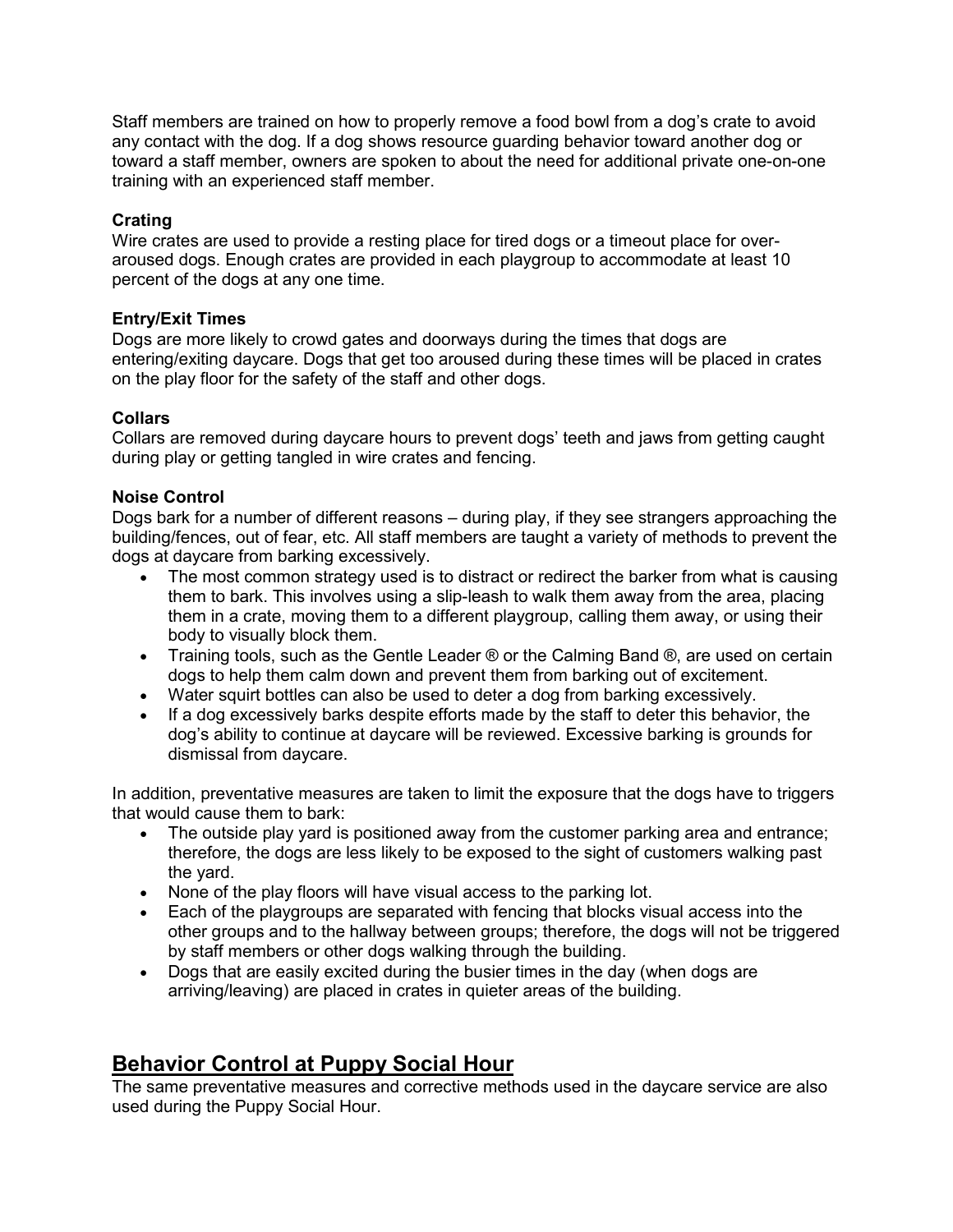# **Employee Training**

### **Daycare**

All new staff members receive a minimum of eight training shifts under a senior staff member. During this training, staff members learn how to read dog behavior, stress signals, body language and canine social interactions. Dog-handling policies are also taught to all employees during their training period. Staff members are trained on how to curb unwanted behaviors such as jumping, mounting, and barking. There is a list of required books and DVDs that new staff must watch during their training period.

Staff members are also trained on how to provide canine first aid and how to recognize the symptoms of common canine illnesses and injuries.

Staff training is a never-ending process. Dogs are always changing and the research on dog behavior is constantly evolving. All staff members are required to do continued occupational training in form of reading books and articles, attending seminars, and watching training DVDs.

#### **Group Training Classes**

All new staff members are required to observe the basic level classes (All Star Level 1 + 2) and are required to read a series of dog training books. During their observation period, staff members are taught the specific details that are involved in The Puppy Den's Group Training classes (enrollment process, classroom set-up, etc.) in addition to the positive-reinforcement methods that The Puppy Den uses.

Staff members are also trained on how to provide canine first aid and how to recognize the symptoms of common canine illnesses and injuries.

Staff members that would like to become Group Training Class assistants or instructors, have additional training requirements before they are qualified to lead class as outlined in the Instructor, Assistant, and Observer Guidelines.

#### **Puppy Social Hours**

All new staff members receive a minimum of two training shifts under a senior staff member. During this training, staff members learn how to read dog behavior, stress signals, body language, and canine social interactions. Dog-handling policies are also taught to all employees during their training period. Staff members are trained on how to curb unwanted behaviors such as jumping, mounting, and barking. Staff members are also trained on how to clearly talk with clients about appropriate dog play, dog behavior, and body language.

Staff members are also trained on how to provide canine first aid and how to recognize the symptoms of common canine illnesses and injuries.

#### **Behavior Consults + Private Lessons**

Staff members that are instructing behavior consults/private lessons are required to have regularly instructed high-level group training classes for a minimum of twelve months, assisted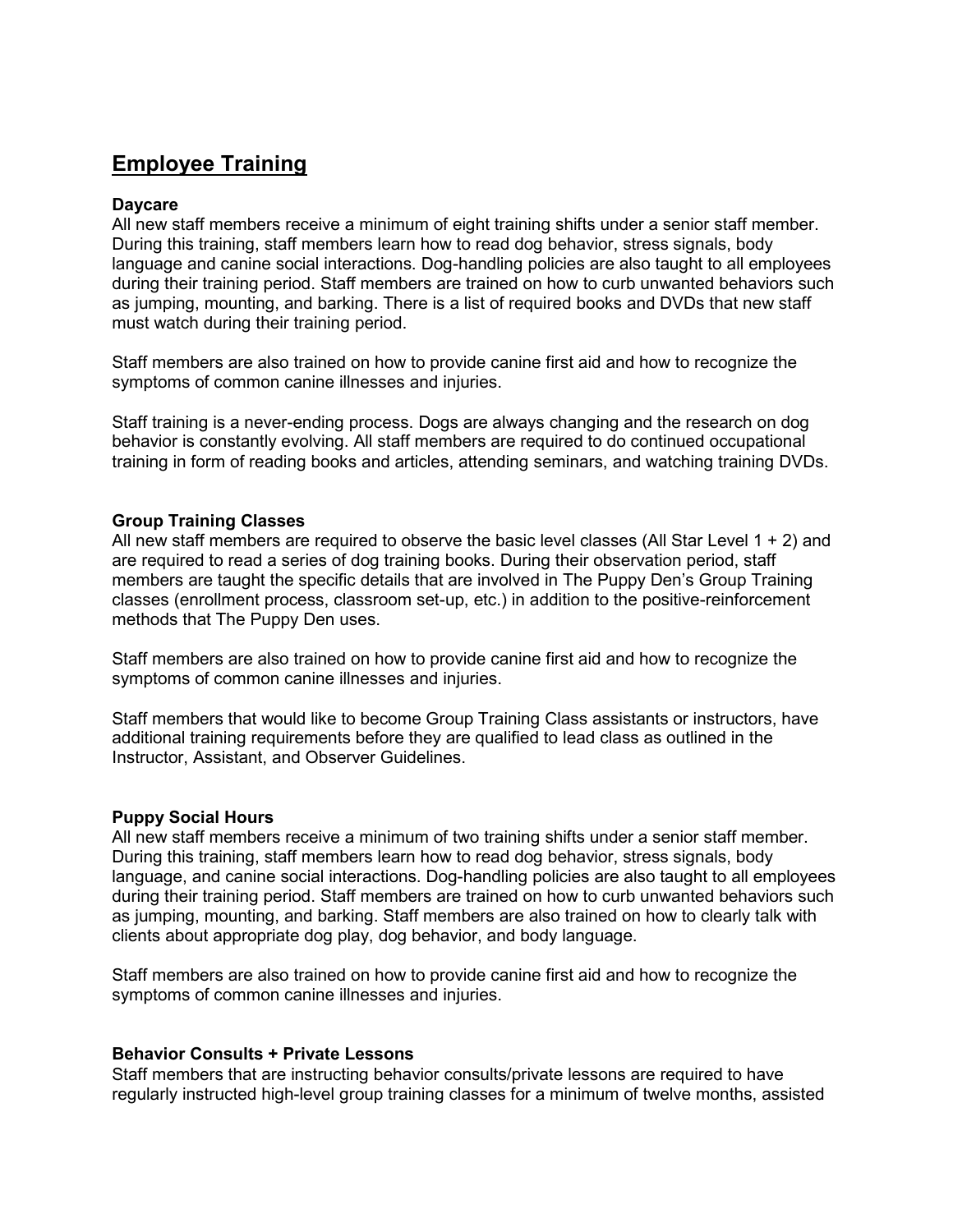in a minimum of twenty behavior consults/private lessons, and continue to receive additional occupational education in the form of reading books or articles, watching DVDs, attending seminars, or receiving any recognized certifications.

# **Employee Safety**

# **OSHA Guidelines**

Employer/business owner is responsible for following all standards set by the provisions of the Occupational Safety and Health Act. These OSHA guidelines are kept in a binder, along with all information pertaining to employee safety guidelines. This binder is accessible to all employees at all times.

# **Employee Safety & Infection Control**

All instructions for employee safety are included in The Puppy Den's General Safety Guidelines for Employees. All employees are responsible for following these guidelines, which pertain to the areas of:

- Common Safety Practices & Sanitation
- Reporting Accidents and Illnesses
- Dog Waste Disposal
- Hazardous Chemical Cleanup and Disposal Procedures
- Lifting Heavy Objects
- Electrical Safety
- Body Fluid Exposure

# **Fires & General Emergencies**

All guidelines for fire & general emergencies are included in The Puppy Den's Fire or General Emergency Action Plan. All employees are responsible for understanding how to properly evacuate themselves and all dogs from the building in case of a fire or other emergency. The Action Plan also includes information regarding use of a fire extinguisher and risk assessment.

# **Emergency and First Aid Supplies**

There are three fire escapes present at the facility. There will be four fire extinguishers present.

A first aid kid for people, and one for dogs, is located in the staff office.

- Tweezers
- Band-Aids
- Sterile gauze
- Adhesive tape
- Antiseptic wipes
- Bandages
- Instant ice pack
- Antibiotic cream
- Hydrogen peroxide
- Aspirin
- Benadryl
- Scissors
- **Thermometer**
- Plastic gloves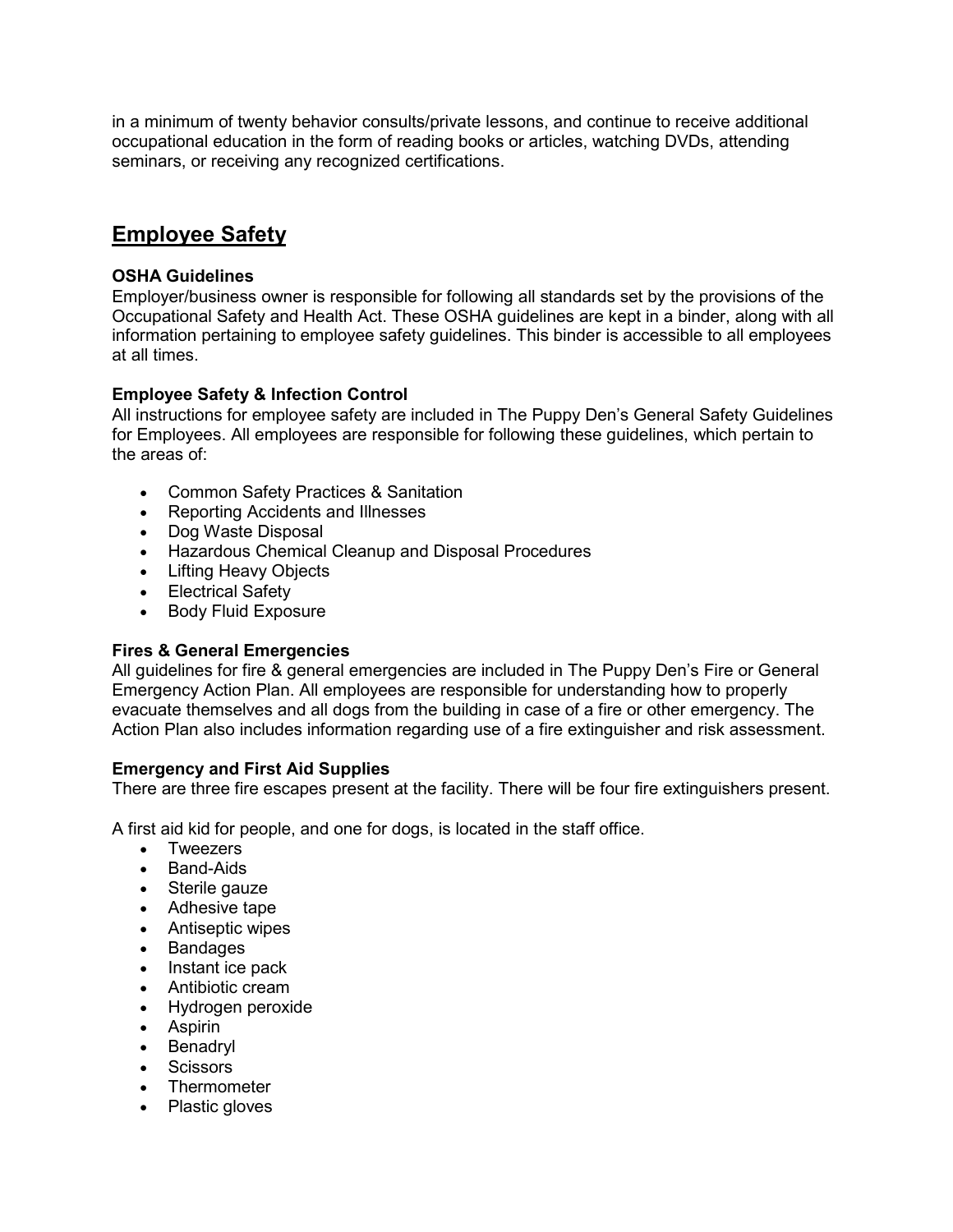- Styptic powder
- Canine nail cutters
- Petroleum jelly
- Muzzles
- List of emergency phone numbers

# **Tornado Emergencies**

All guidelines for tornado emergencies are included in The Puppy Den's Tornado Emergency Action Plan. All employees are responsible for knowing where to seek shelter in the building and how to properly provide secure shelter for all dogs in the event of a tornado. The Action Plan also includes information about tornado preparedness and safety procedures after a tornado.

# **Falls & Back Injuries**

All guidelines for handling falls & back injuries are included in The Puppy Den's Back Disorders and Injuries document. The information in this document includes general information about back disorders & signs of injury, prevention of back injuries, and reporting back injuries. All employees are responsible for understanding how to recognize and report falls and back injuries.

# **Heat Safety**

All instructions for heat safety & excessively high temperatures are included in The Puppy Den's Heat Safety Guidelines. All employees are responsible for following these guidelines, which pertain to the areas of:

- Heat Disorders and Health Effects
- Signs of Heat Illness, Heat Exhaustion, and Heat Stroke
- Heat Stress Protection & Personal Protective Equipment
- Sun Protection

# **Zoonotic Diseases**

All employees are responsible for recognizing the signs and symptoms of, prevention of, effects of, and treatment of, the following conditions, which may be spread from infected dogs to humans:

- Brucella Canis
- Campylobacter
- Coxiella/Q Fever
- Cryptosporidium
- Didylidium/Tapeworm
- Giardia
- Ancyclostoma/Hookworm
- Parvovirus
- Influenza/H1N1
- Leishmania
- Leptosporosis
- Papilloma Virus
- Kennel Cough
- Coccidia
- Lyme Disease
- Methicillin-Resistant Staphylococcus Aureus
- Rabies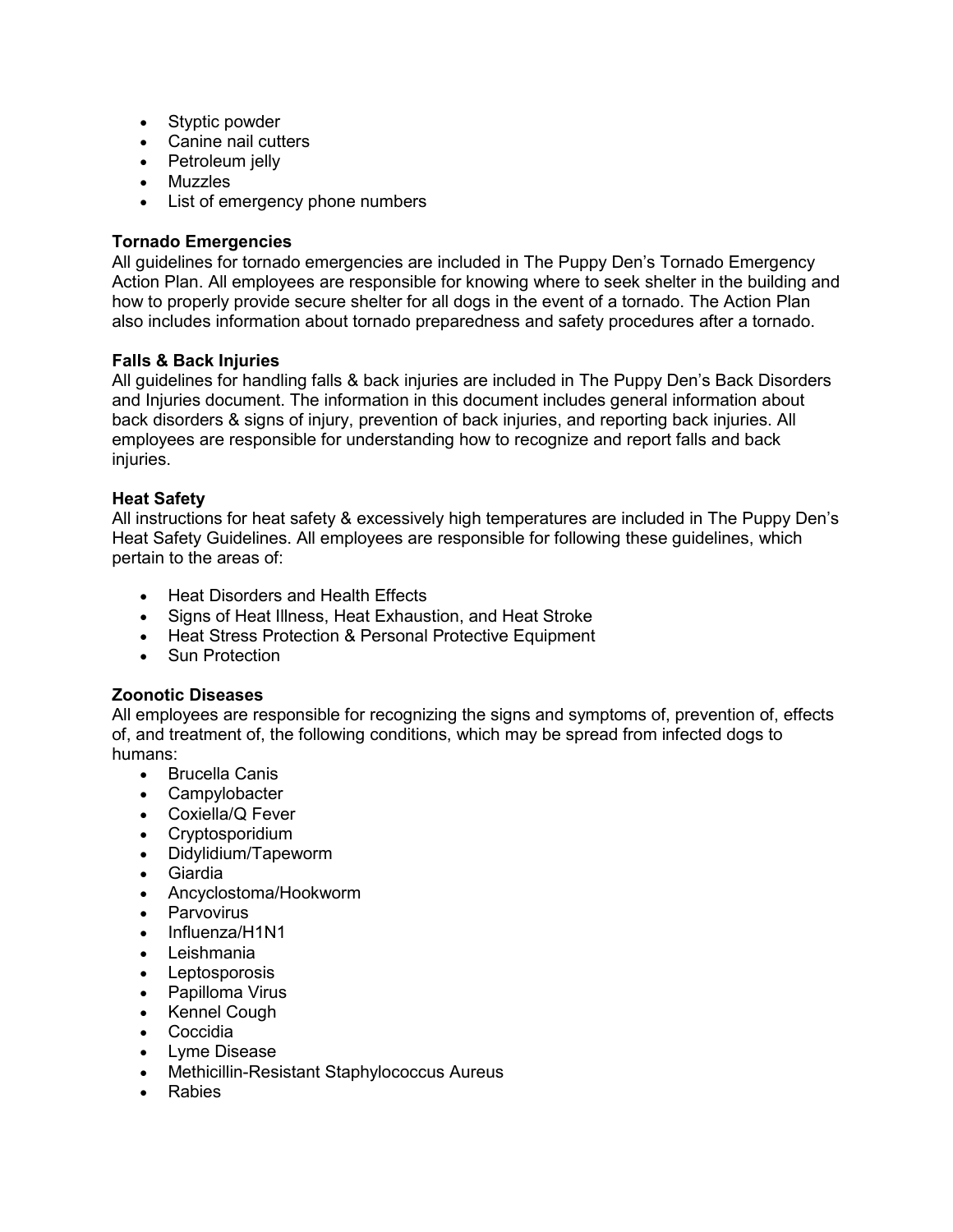- Dermatophytes/Ringworm
- Rocky Mountain Spotted Fever
- Salmonella
- Toxocara/Roundworm

# **Contagious Illnesses & Veterinary Emergencies**

Any employee who is feeling ill should immediately contact the business owner/employer to notify them. The employee is responsible for finding shift coverage by a fellow coworker in order to prevent spread of illness to other staff members.

All employees are trained to identify signs & symptoms of the zoonotic diseases outlined in the Employee Safety section, as well as prevention techniques and treatment. The Puppy Den provides the necessary educational materials regarding these zoonotic diseases, and these materials are accessible to all employees at all times.

Any dog that shows signs of illness or zoonotic disease is immediately crated and quarantined separate from other dogs and humans. Shift leader or manager is responsible for contacting owner of ill dog to have them pick their dog up immediately. If owner cannot pick their dog up immediately, the dog shall remain quarantined in a crate, separated from all other dogs and humans.

If immediate veterinary care is needed for the dog:

- Shift leader or manager is responsible for contacting dog's owner as soon as illness/injury is noted
- Dog will remain quarantined in crate, away from other dogs and humans until owner comes to pick them up. If owner cannot immediately pick dog up, business owner/employer or fellow staff member will be contacted to pick dog up to bring to dog's regular veterinarian. If dog's regular veterinarian is unavailable, dog will be brought to Whole Pet Veterinary Clinic (608-270-1070) or Veterinary Emergency Service (608-831- 1101.)

# **Sanitation**

# **Cleaning Schedule**

A detailed daily and weekly cleaning schedule is followed at The Puppy Den to maintain high standards of cleanliness.

The daily cleaning duties include:

- Sweeping and mopping each of the play floors (with either Simple Green, Mister Clean, North Wood's Sun Drop, OdoBan pH Neutral Floor Cleaner or HQD solution) to keep the area free of germs, dirt, and odor
- Vacuuming any carpeted areas
- Sanitizing the outdoor play yards and all surfaces of play equipment with bleach and water solution
- Sanitizing all surfaces of indoor play equipment and dog beds with spray-on cleaning agent (Simple Green)
- Wiping down walls and fences with Odoban sanitizing spray
- Sanitizing stainless steel water bowls with bleach and water solution
- Vacuuming and sanitizing crates with a spray-on cleaning agent (Simple Green) and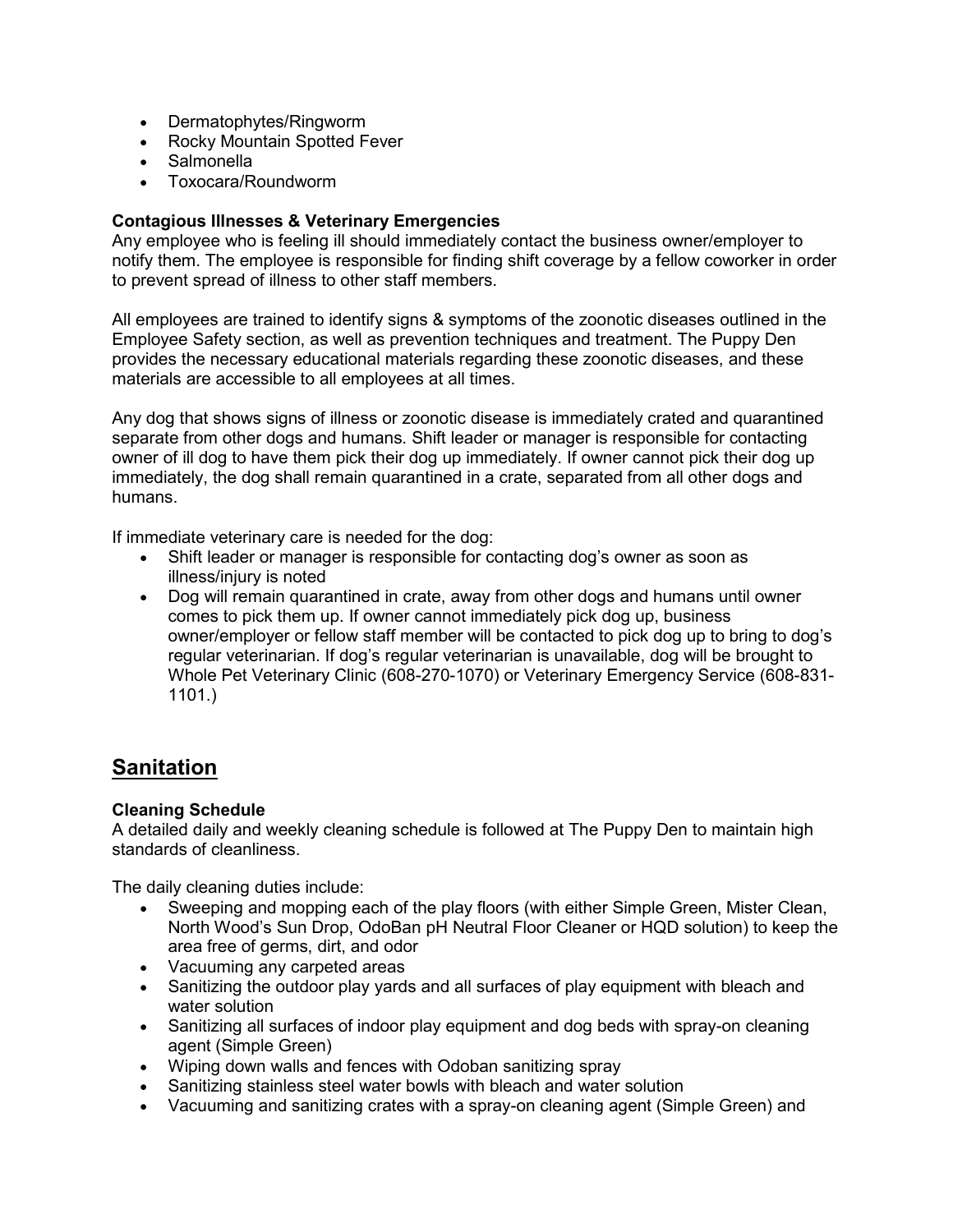wiping out.

- Spot-cleaning throughout the day to prevent odor and the spread of disease
- Sanitizing mop-heads used during the day at daycare with Odoban solution or placed in the washing machine
- Wiping down all surfaces in the entryway area and clearing away all clutter/debris on ground
- Clearing away all clutter from play floors and depositing items in appropriate areas
- Removing excess fur and dust from all corners and crevices
- Picking up and disposing of any excess debris surrounding outside of building and in fenced-in outdoor area
- Immediately wiping up any messes in any offices and break rooms.
- Changing animal waste bags at least twice daily and disposed of in accordance with local regulations
- Repair any damaged surfaces or replace if beyond repair

The weekly cleaning duties include:

- Emptying all garbage cans and recycling bins and dispose of waste into appropriate waste receptacles. Waste receptacles are emptied by the City of Madison every Monday
- Sanitizing all garbage cans and recycling bins using Simple Green solution
- Sanitizing all plastic bins and lids used in check-in/check-out area using Simple Green solution
- Sanitizing all surfaces of chairs used in training classes and private training lessons using Simple Green solution
- Cleaning all carpeted areas using odor-removing carpet cleaner
- Sanitizing all surfaces of bathroom, including sink and counter, toilet and stall, floor, door, and walls using Simple Green solution
- Sanitizing outdoor animal waste barrel using Simple Green solution
- Vacuuming all cobwebs/debris from corners and ceilings
- Sanitizing all doors on property using Simple Green solution
- Sanitizing all appliances on property using Simple Green solution
- Vacuuming and wiping down all surfaces in offices, and employee break rooms
- Sanitizing all mop buckets using Simple Green solution
- Pulling weeds surrounding outside of building and in fenced-in outdoor area

# **Cleaning Up Dog Waste**

All indoor dog accidents are cleaned up immediately and sanitized:

- Indoor urine accidents are immediately mopped up.
- Solid animal waste is picked up immediately and disposed of in accordance with local regulations (collected on a weekly basis by Doggy Doo Pet Waste Removal). The area is then disinfected.

Outdoor play yards are cleaned and sanitized on a daily basis to prevent odor and the spread of any disease:

- Urine is usually absorbed into the ground, but disinfected with a bleach and water solution each morning.
- Solid animal waste is disposed of in the same manner as indoors. All equipment used to clean up animal waste (scoopers, etc.) are sanitized with bleach and water solution each morning.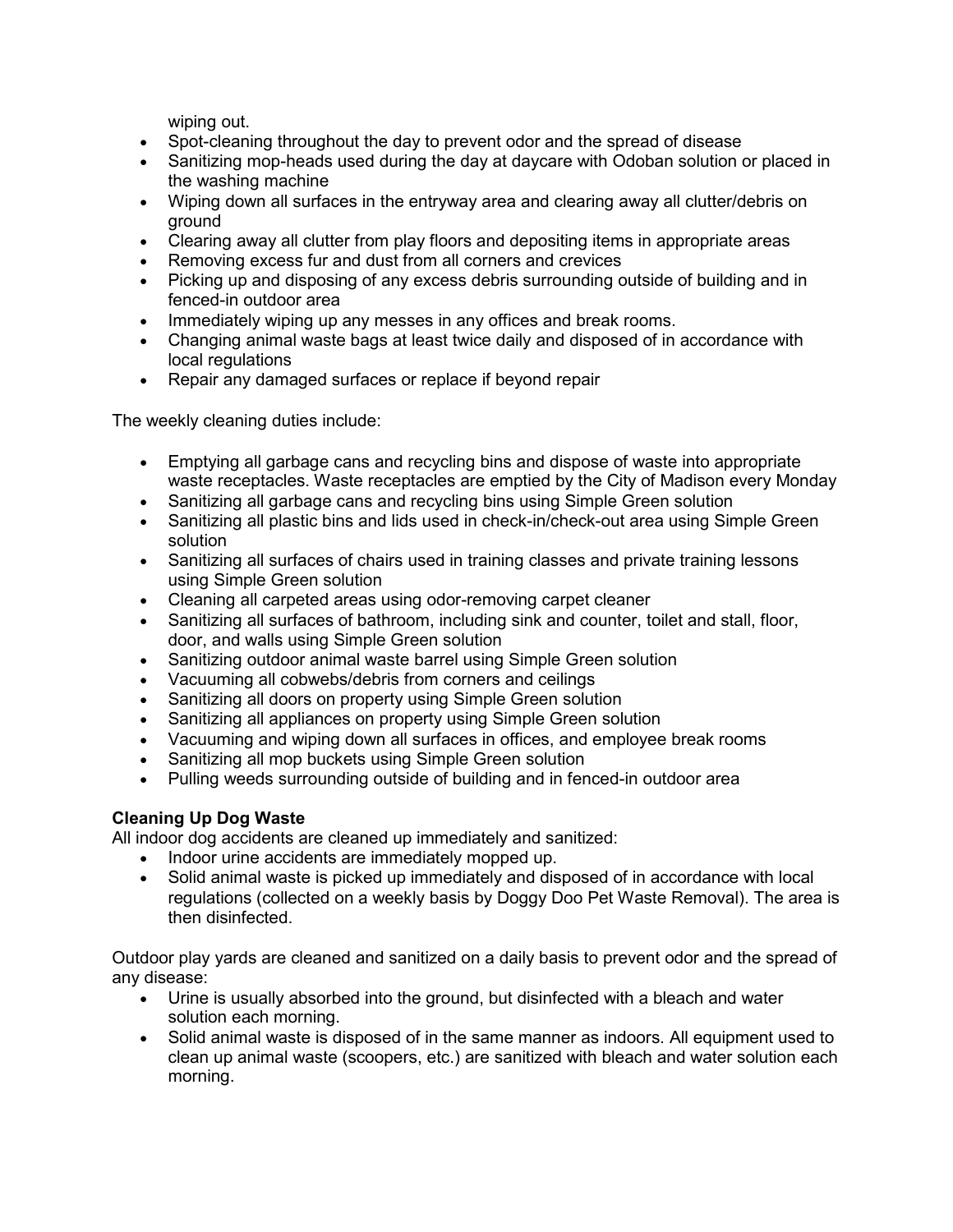# **Snow/Ice Removal**

Building owner will provide a snow removal service to clear away snowfall in parking lot.

Employees are responsible for shoveling areas leading to entryway area and fenced-in outdoor area and for placing sand down onto icy areas.

# **A General Guideline for the Daily Activities at The Puppy Den**

# **6am – 6:30am**

- Unlock the building, shovel and salt (when needed)
- Set up mop buckets, put dirty mop heads in washing machine
- Set up water bowls (four for each side, four in each play yard if it is over 40 degrees Fahrenheit)
- Sanitize indoor play equipment
- Sanitize yard if temperatures stay above 40 degrees Fahrenheit overnight
- Check phone messages, return needed calls, and update computer
- Organize and clean entryway
- Change garbage cans
- Restock necessary supplies on each play floor

# **AS SOON AS ALL STAFF IS PRESENT, GO OVER MEETING FOR THE DAY**

#### **6:30am – 9am (Check In)**

#### *Check-In Person*

- Greet clients
- Check in on computer
- Address client concerns
- Add names to grooming log
- Take dogs into gated area, remove collar/harness/leash, put all things into a bin and label with the dog's name
- Assist with helping take the dogs outside

# *Floor Staff*

- Take dogs out to play yard with the help of the Check-in person
- Clean-up indoor messes immediately
- Help new dogs settle into the group
- Keep dogs away from gateways and doorways
- Minimize barking
- Crate highly excitable dogs during check-in
- Strongly monitor play

#### **9am – 12:00pm**

#### *Floor Staff*

- Give dogs necessary breaks
- Continue to monitor play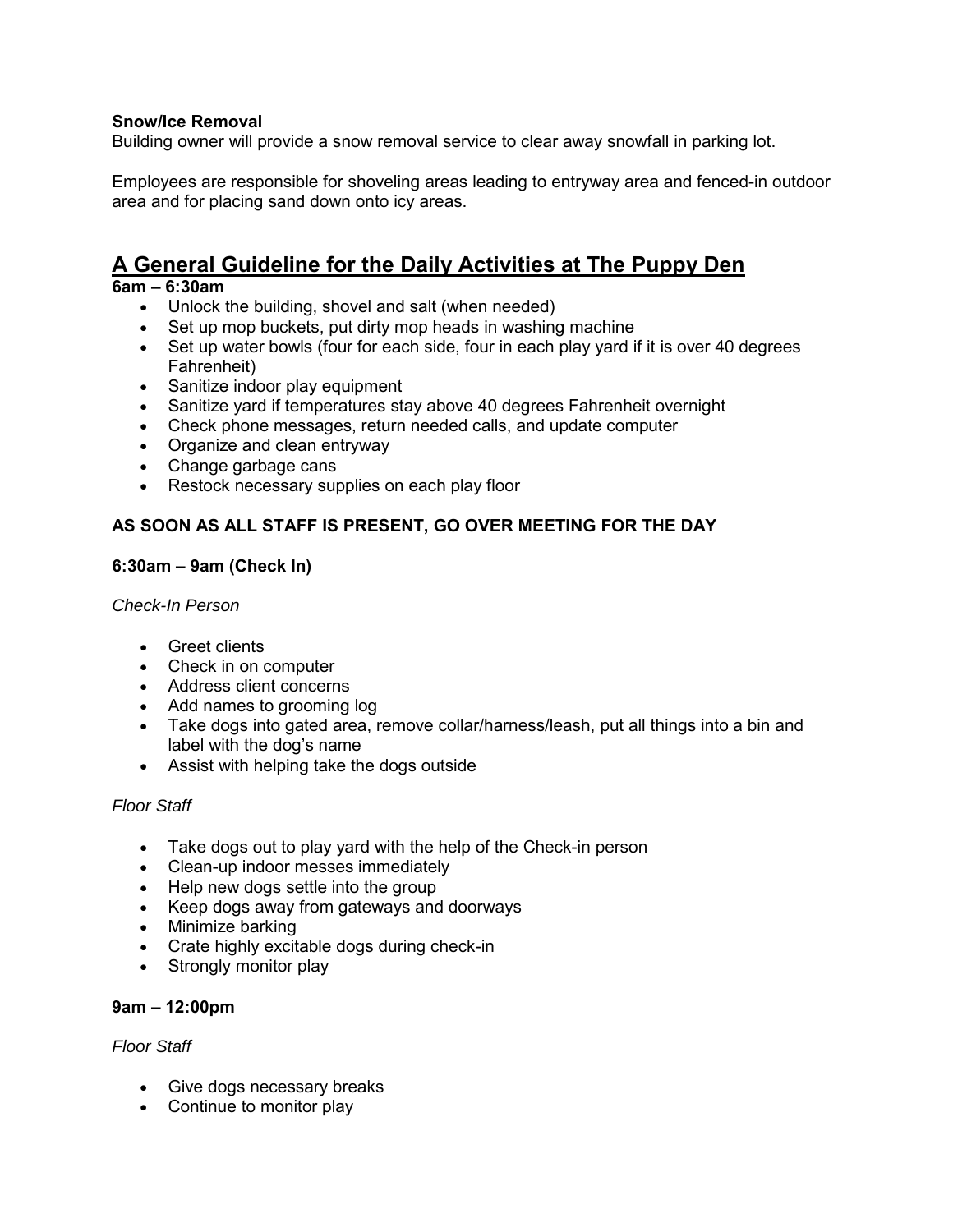- Take dogs outside at least once per hour with the assistance of the Check-in person
- When dogs are calm:
	- o Work on grooming tasks
	- $\circ$  Play games with the dogs (bubbles, name game, follow the leader, hide and seek)
	- o Work on basic commands (sit, stay, down, come)
	- o Work on problem behaviors
	- o Write report cards
	- o Update daily notes

# *Check-In Staff*

- Refill water bowls (sanitizing each time)
- Assist with dog behavior work
- Assist with dogs coming in and going outside
- Return phone calls
- Update dog schedule
- Update daily notes
- Assist with grooming tasks
- Take pictures of new dogs

# **STAFF MEETING TO BEGIN RIGHT AT 12:00PM**

# **12:30pm – 1:30pm (Lunchtime)**

# *Lunch Staff*

- Put lunch dogs away after staff meeting
- Do not start to feed dogs until every dog is securely in their crate
- Feed dogs, give water/medicine/other
- Remove all food bowls about 10-15 minutes after the dogs get them
- Put all bins into check-in area
- Change mop buckets
- Change water bowls
- Change poop bucket
- Pick up trash outside, pick up any poop from grassy areas on side or front of building

# *Floor Staff*

- Give dogs necessary breaks
- Continue to monitor play
- Take dogs outside at least once per hour with the assistance of the Check-in person
- When dogs are calm:
	- o Work on grooming tasks
	- o Play games with the dogs (bubbles, name game, follow the leader, hide and seek)
	- o Work on basic commands (sit, stay, down, come)
	- o Work on problem behaviors
	- o Write report cards
	- o Update daily notes